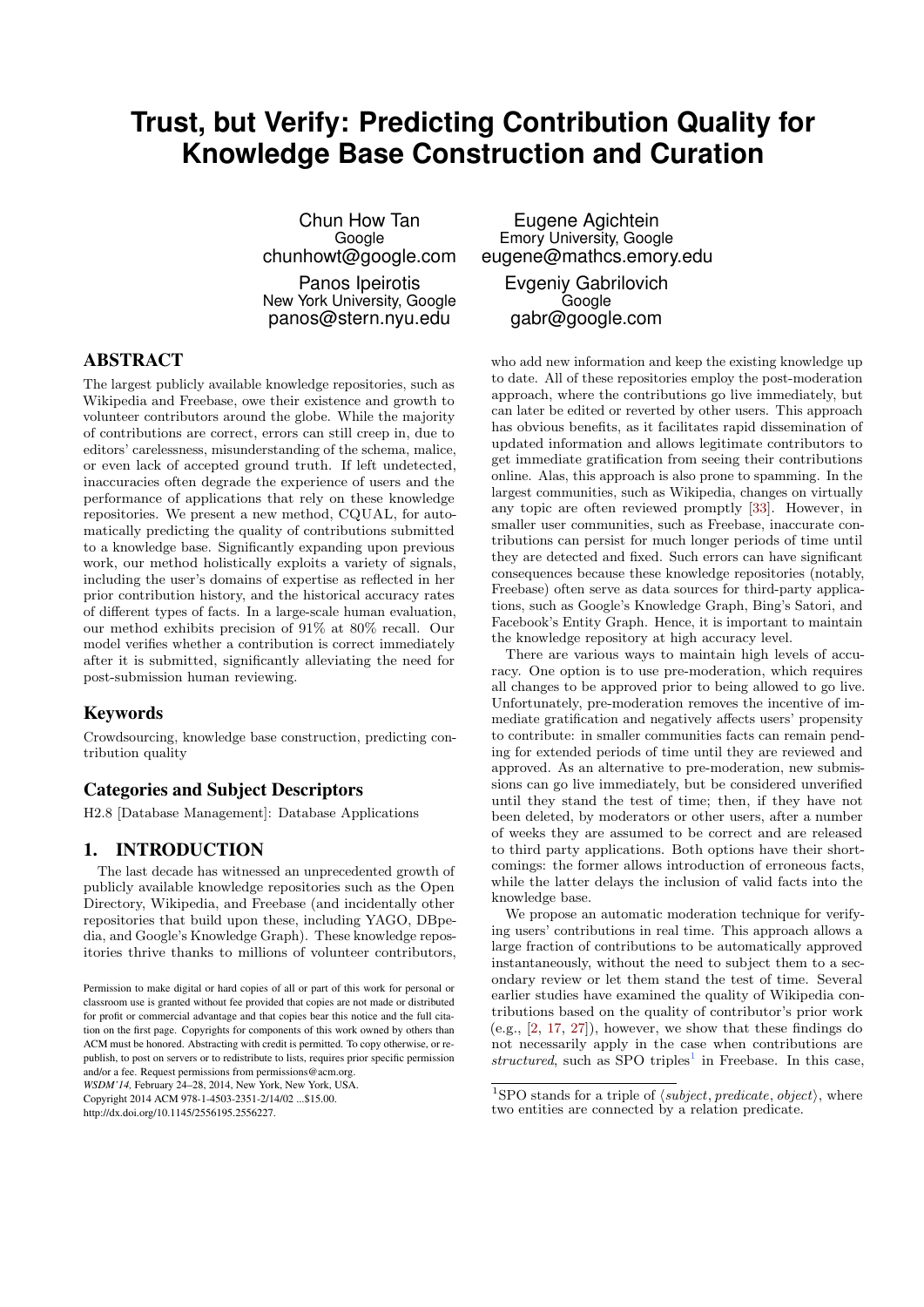we observed that naively using the contributors' history to compute their prior accuracy rates, yields results that are barely above the majority class baseline. Instead of using just the past rate of correctness in one's contribution history, we treat the problem of classifying user contributions holistically. We model the contributors' domain of expertise based on their past contributions, as well as the inherent "difficulty" in correctly contributing different types of information. To this end, we use a very large-scale unsupervised topic model to align the users' domains of expertise with the topics of their contributions. To infer the inherent difficulty of a contribution, we track long-term accuracy rates of contributions of different types of facts (and thus compute the prior likelihood of a contribution to be correct).

We conduct an empirical evaluation using a subset of Freebase contributions, which have been re-judged for accuracy by multiple judges to ascertain their quality. Our findings indicate that the prior correctness rate of a user (inferred from his contribution history) only has a slight predictive power with respect to the quality of his future contributions, and the prediction accuracy based on this information alone is not significantly better than that of a simple baseline that always predicts the majority class. However, we measured a significant improvement due to modeling the difficulty of facts, and a further improvement due to modeling the contributor's expertise based on her past contributions.

The contributions of this paper are fourfold. First, we propose an approach for targeted crowdsourcing, where we predict the quality of users' work by inferring their domain expertise through their past contribution history. Our approach offers a paradigm shift compared to conventional crowdsourcing techniques (e.g., the Amazon Mechanical Turk), where little prior information is available about the users, and qualification tests (even paired with their prior contribution history, if any) shed little light on the quality of their subsequent contributions. Second, our method can do well in the case of a "cold start" when the user has made no prior contributions to the knowledge base, by falling back to the prior difficulty of the type of information being contributed. Third, our empirical evaluation shows that the proposed method can instantaneously vet a very large portion (at least 80%) of the users' contributions, while offering a significant reduction in error compared to the simple test of time heuristic, as well as to the previous state of the art based on users' prior success rates. Finally, as opposed to quality control through redundancy, or via having all contributions explicitly reviewed by humans, or by letting the new contributions stand the test of time, our method offers a continuous tradeoff between the prediction accuracy and the fraction of contributions that can be approved automatically.

# <span id="page-1-3"></span>2. METHODOLOGY

In Section [2.1,](#page-1-0) we illustrate the contribution process in Freebase, a popular knowledge base, and formally define the problem of evaluating contribution quality. We then describe the signals used for estimating contribution quality in Section [2.2.](#page-2-0)

# <span id="page-1-0"></span>2.1 Life of a Freebase Contribution

Freebase<sup>[2](#page-1-1)</sup> is one of the most popular knowledge bases (as evident by its use by major commercial search engines such



Figure 1: An example Freebase triple contribution screen, where the user adds a new valid instance of a recurring event, namely the 2013 New York City Marathon.

<span id="page-1-2"></span>as Google and Bing) and serves as a concrete case study in the remainder of the paper. Freebase is primarily updated and expanded by volunteers and "data enthusiasts." User contributions are immediately visible, but may not be promoted (i.e., considered correct) until some time later. In Freebase, as in many other knowledge bases (e.g., DBpedia [\[7\]](#page-9-4)), facts are stored as triples of the form  $\langle subject, predicate, object \rangle$ .

It should be emphasized, however, that this paper does not make any assumptions about the nature of the contributions that are peculiar to Freebase, beyond assuming the information is stored as triples (see the problem statement below). Consequently, the methodology proposed herein can be applied to verify the validity of contributed facts in other similarly-structured knowledge repositories. In our future work, we plan to extend our methodology to judging contributions with a more elaborate structure, such as SPOTL tuples used in YAGO [\[18\]](#page-9-5), where each SPO triple is further annotated with Time and Location.

The example in Figure [1](#page-1-2) illustrates the process of contributing a new triple to Freebase. A user can contribute a new triple, choosing from a rich schema of many possible predicates. For example, a user may creare a new instance of a type (as illustrated in the figure, adding the 2013 instance of the annual New York City Marathon event), or new attributes of an entity (e.g., the date of the event). While most of these contributions are valid, errors occur. Common types of errors include schema errors such as choosing a wrong type for an entity, or a wrong predicate for a relationship, entity reconciliation issues, incorrect facts, and so on. Over time, changes to the knowledge base may be reviewed, and facts can be updated or deleted (or re-added, in a case of deletion). Unfortunately, this process is time-consuming, labor-intensive, and, with existing techniques, tedious for the human reviewers. For instance, Figure [2](#page-2-1) illustrates removing an incorrect fact for the birthplace of actor Bruce Lee, which was erroneously stated as "Chinatown," which remained unnoticed for some time, whereas the correct value

<span id="page-1-1"></span><sup>2</sup> <http://www.freebase.com/>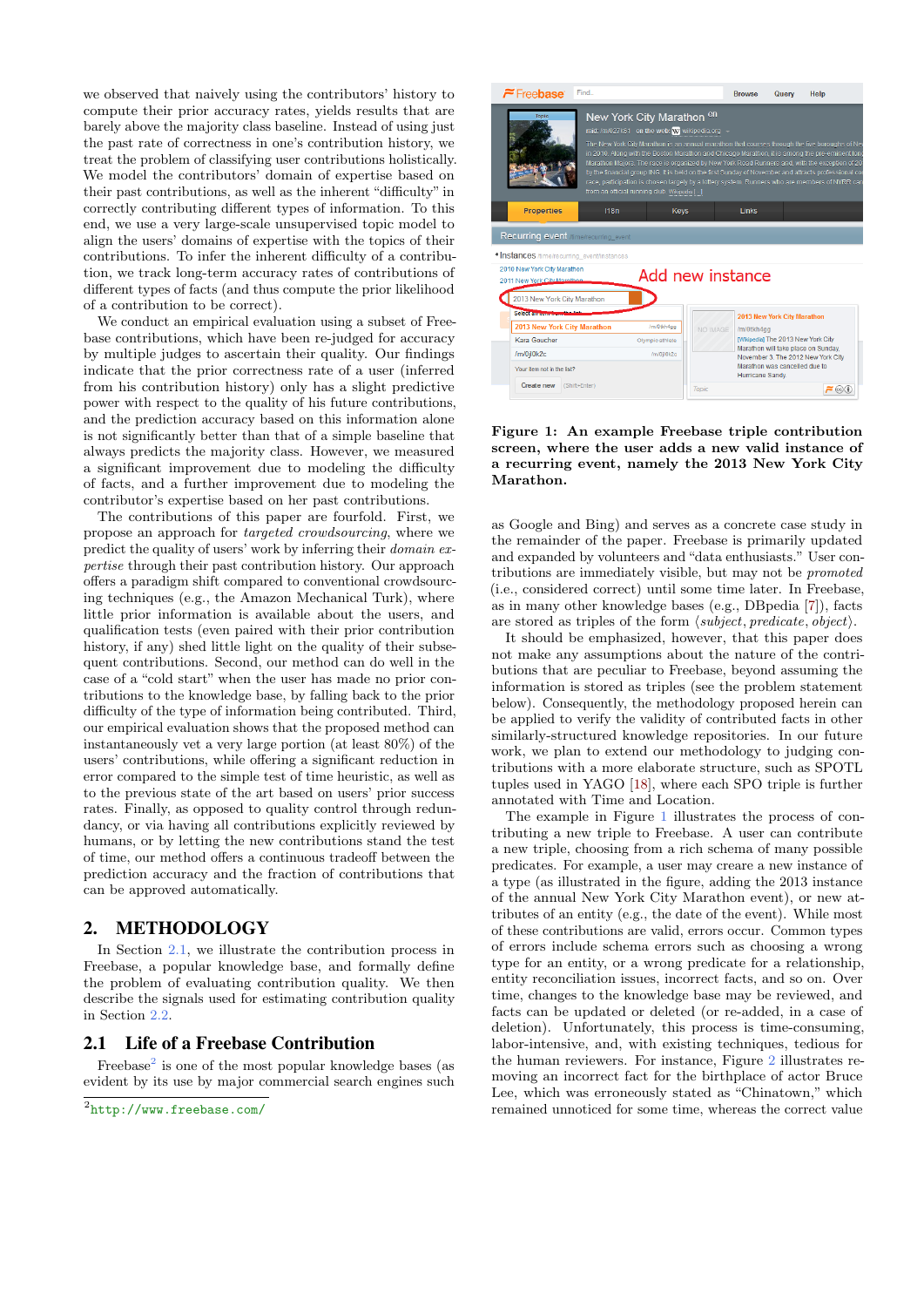

#### <span id="page-2-1"></span>Figure 2: An example deletion of a Freebase triple: removing incorrect birthplace value "Chinatown."

should have been "Hong Kong." Thus, it is possible that erroneous contributions may remain unnoticed for some time, or, conversely, that good (and important) database additions may not be promoted or used by applications until they are reviewed or until they pass the test of time. For example, the contribution related to the 2013 NYC Marathon in Figure [1](#page-1-2) is time-sensitive, since the event is scheduled to occur soon, and hence would be an ideal candidate for timely verification. Our aim is to automatically vet the contributions for correctness as soon as they are submitted. Formally, we state the problem as follows:

PROBLEM STATEMENT 1. We are given a contribution of a triple  $t = \langle s, p, o \rangle$  by a user u. The goal is to predict whether  $t$  is a correct contribution (as judged later by a human review process). The problem is thus formulated as a standard supervised binary classification.  $\Box$ 

## <span id="page-2-0"></span>2.2 Contribution Quality Signals

Our approach is based on the idea that not all users are equally reliable, and that some predicates are inherently more difficult than others. These differences can be captured by various signals that correlate with the validity of the contribution. The signals we consider include user contribution history, user contribution expertise, and triple features (as a proxy for historical predicate difficulty).

## <span id="page-2-6"></span>*2.2.1 User Contribution History*

For each contribution submitted to Freebase, we use the prior contribution history of the contributing user, to estimate the validity of the contribution. Of all the sets of signals that we use, this one is the closest to previous work on estimating users' reputation (e.g., [\[2,](#page-9-1) [27,](#page-9-3) [22\]](#page-9-6)), and we adapt the ideas from that line of research as a state of the art baseline. Specifically, we characterize user's prior contribution history using the features shown in Table [1.](#page-2-2) It should be noted that when modeling the user's domains of expertise

| <i>Feature Description</i>                       | Scaling |
|--------------------------------------------------|---------|
| Total number of prior contributions              | log     |
| Total number of prior <i>correct</i> contribu-   | log     |
| tions                                            |         |
| Total number of prior <i>incorrect</i> contribu- | log     |
| tions                                            |         |
| Fraction of correct contribution                 |         |
| Total number of deleted ( <i>possibly</i> incor- | log     |
| rect) contributions                              |         |
| Fraction of contributions that are deleted       |         |
| Total number of prior deletion actions           | log     |
| Number of bad (reverted) deletions               |         |
| Fraction of bad deletions                        |         |
| Membership lifetime of user (in days)            |         |
| Number of seconds since last user action         | log     |

#### <span id="page-2-2"></span>Table 1: User contribution history features



#### <span id="page-2-3"></span>Figure 3: Historical deletion statistics of Freebase predicates

(cf. Section [2.2.3\)](#page-3-0) we also use the set of the user's prior contributions. However, to be compatible with prior work, we only use the term "contribution history" to collectively refer to the features described in Table [1,](#page-2-2) which characterize the number and the correctness rate of the user's prior contributions.

#### <span id="page-2-5"></span>*2.2.2 Triple Features*

Figure [3](#page-2-3) reports the historical deletion statistics of Freebase triples, contributed by the community, for different predicates <sup>[3](#page-2-4)</sup>. The horizontal axis is a proxy for "predicate difficulty": it is the fraction of triples, with a given predicate, that remain undeleted by the community, and are hence considered correct. A high value means that the predicate is "easy" while a low value indicates that the predicate is "difficult." The vertical axis reports the number of predicates in the Freebase schema, that have this "difficulty" value, as computed over all triple submissions with this predicate.

For example, there is a large number of predicates that historically do not contain correct values when contributed by public users (as opposed to Freebase staff, who are more knowledgeable and do not normally spam the knowledge

<span id="page-2-4"></span><sup>3</sup>Freebase data available at [https://developers.google.](https://developers.google.com/freebase/data) [com/freebase/data](https://developers.google.com/freebase/data)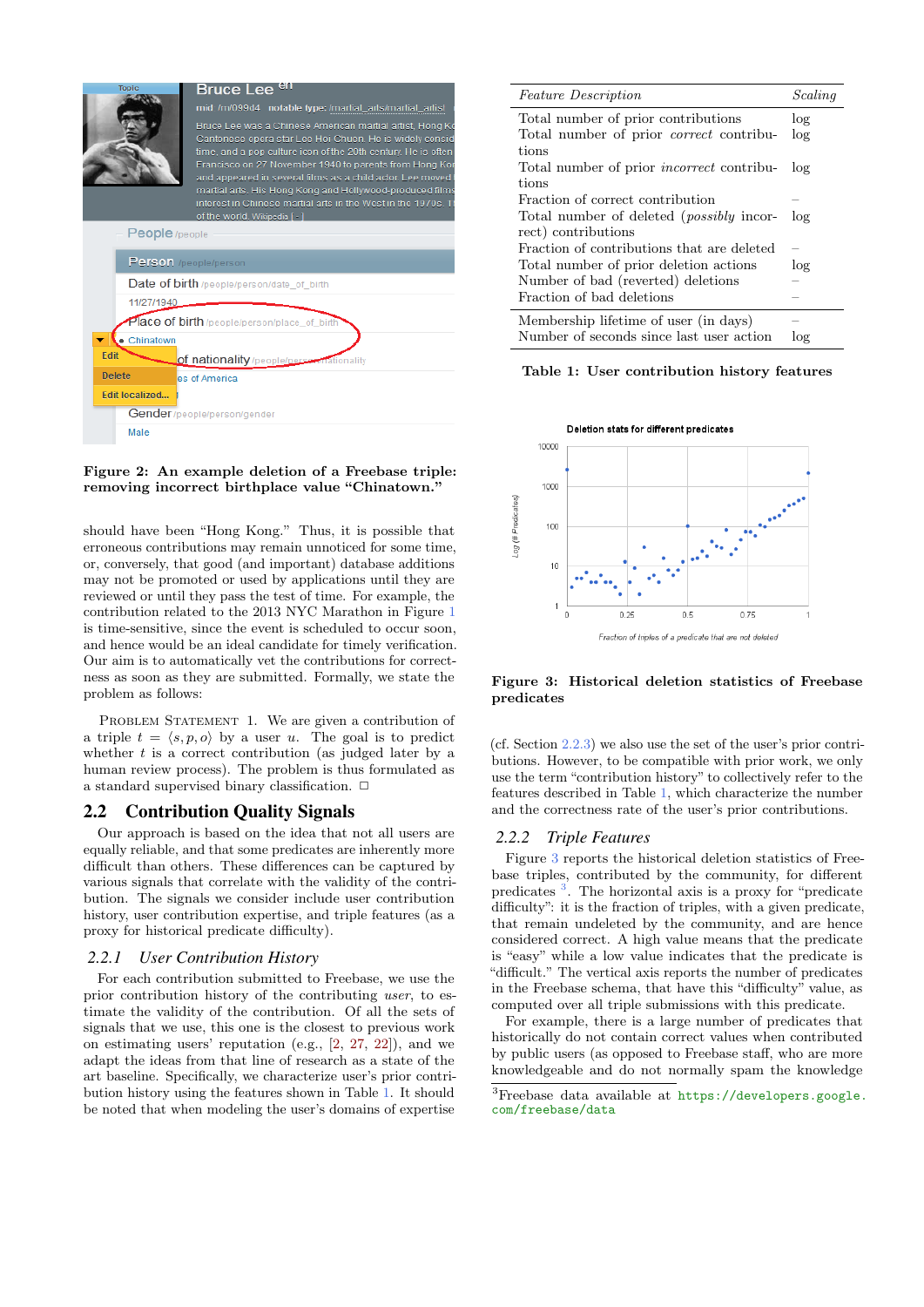| <i>Feature Name</i> | Dimensionality   |
|---------------------|------------------|
| <b>Topics</b>       | $\sim 1,000,000$ |
| Taxonomy            | $\sim 5,000$     |
| Predicates          | $\sim 3,000$     |

Table 2: Representation spaces of contributor expertise.

base). For example, all 120 attribute instances of the predicate /martial arts/martial art/well known practitioner, which is supposed to contain references to well-known martial artists, submitted by public users, have been deleted by the community; examples of the deleted values include names such as "This is Elvis" and "Theseus", suggesting a strong prior that new values contributed for this predicate are likely to be incorrect. In contrast, values submitted for the predicate "/biology/genomic locus/strand" are consistently preserved by the community (not deleted), providing a strong prior on accuracy. Finally, a number of predicates such as "/medicine/medical treatment/side effects", have roughly equal chances of being correct or incorrect.

As different predicates exhibit different historical deletion rate, the classifier can use this information as a proxy for estimating the prior likelihood of the predicate to be contributed correctly. We capture this information as a vector of features, each corresponding to a fully-specified predicate.

## *Generalization over predicates.*

In Freebase, each predicate is of the form of "/Domain/Type/ Property". Examples of top-level domains include "/biology" and "/music". For each domain, there are types associated with it such as "/music/album" and "/music/artist" for the "/music" domain. Finally, for each type, there are properties associated with it such as "/music/album/artist" and "/music/album/genre" for the "/music/album" type. In an attempt to generalize over leaf predicates, we have experimented with introducing additional features corresponding to these domains and types, but found these additional features not to be helpful. One possible explanation is that the information reflected in these features is implicitly captured through the plurality of the leaf-level features, which results in double counting. Experimenting with further refining the prior triple difficulty could be a subject of future refinements of our work.

## <span id="page-3-0"></span>*2.2.3 User Contribution Expertise*

For each user, we estimate the areas of her expertise based on her previous contributions. To represent the contribution expertise of a user, we use three different concept spaces:

- Topics: a large topic model trained in an unsupervised manner using a large web corpus. The Topics space is derived from a proprietary scalable implementation of topic modeling very similar to LDA [\[8\]](#page-9-7), with approxi-mately one million topics.<sup>[4](#page-3-1)</sup>
- Taxonomy: This space is based on an in-house taxonomy of approximately three thousand commercial topics, arranged in a four-level hierarchy, and a hierarchical text classifier [\[23,](#page-9-8) [13,](#page-9-9) [26\]](#page-9-10) built in a supervised

| <i>Similarity Metric</i>      |      | <i>Space Feature Sets</i> |
|-------------------------------|------|---------------------------|
| Dot Product                   | All  | All                       |
| <i>Cosine Similarity</i>      | All  | All                       |
| Num. of intersecting concepts | All  | Positive, Negative        |
| Jaccard Index                 | A 11 | Positive, Negative        |

## <span id="page-3-2"></span>Table 3: Similarity Metrics for User Contribution Expertise Features

manner, which classifies text fragments onto the nodes of that taxonomy.

• Predicates: the union of all domains, types, and leaf predicates in Freebase (cf. the last paragraph in Section [2.2.2\)](#page-2-5).

To represent user contributions, we map from the triple contribution to the concept spaces described above. The mapping to the Freebase predicate concept space is direct. based on the predicate of the submitted triple. For the other two concept spaces, we use the text properties, and Wikipedia page of the subject and object of the triple, to construct a pseudo-document that contains the textual representation of the subject-object pair. We then process this pseudodocument using the topic model and the taxonomy classifier.

Then, to represent each user, we aggregate the Topic- , Taxonomy- and Predicate-representations of their prior contributions. Finally, to model the actual expertise of the user, we derive three feature sets based on the representations above:

- The *Positive* set, which aggregates contributions judged to be valid.
- The *Negative* set, which aggregates bad contributions.
- The *Net* set, which aggregates all contributions and is computed as the difference of the corresponding features in Positive and Negative.

That is, we explicitly model the user's expertise in each domain (represented by the different concept spaces), by tracking the aggregated valid and invalid contributions within each domain.

When a new triple is contributed, we first convert the contribution into the concept spaces described above. Then, to estimate the expertise of the user for each triple, we derive similarity features between the contribution concept distribution and the user contribution expertise distribution. Specifically, we use the similarity metrics in Table [3.](#page-3-2) Note that we compute similarity metrics involving the intersection count only for the Positive and Negative sets, but not for the Net set, as we just want to capture how similar is the current contribution to the previously proposed good and bad contributions.

While these results are not reported in the paper, during development we examined which of the concept space and expertise representation are most useful. Our analysis suggests that the Taxonomy and the Predicates concept spaces are more useful than the large Topics concept space. This is because the Topics concept space has of order of millions of topics, thus spreading the expertise distribution too sparse for users contributing not a lot of triples. This is especially true because the user contributions exhibit the familiar long-tail

<span id="page-3-1"></span><sup>4</sup>More detailed description available at [http://www.ipam.](http://www.ipam.ucla.edu/abstract.aspx?tid=10734) [ucla.edu/abstract.aspx?tid=10734](http://www.ipam.ucla.edu/abstract.aspx?tid=10734).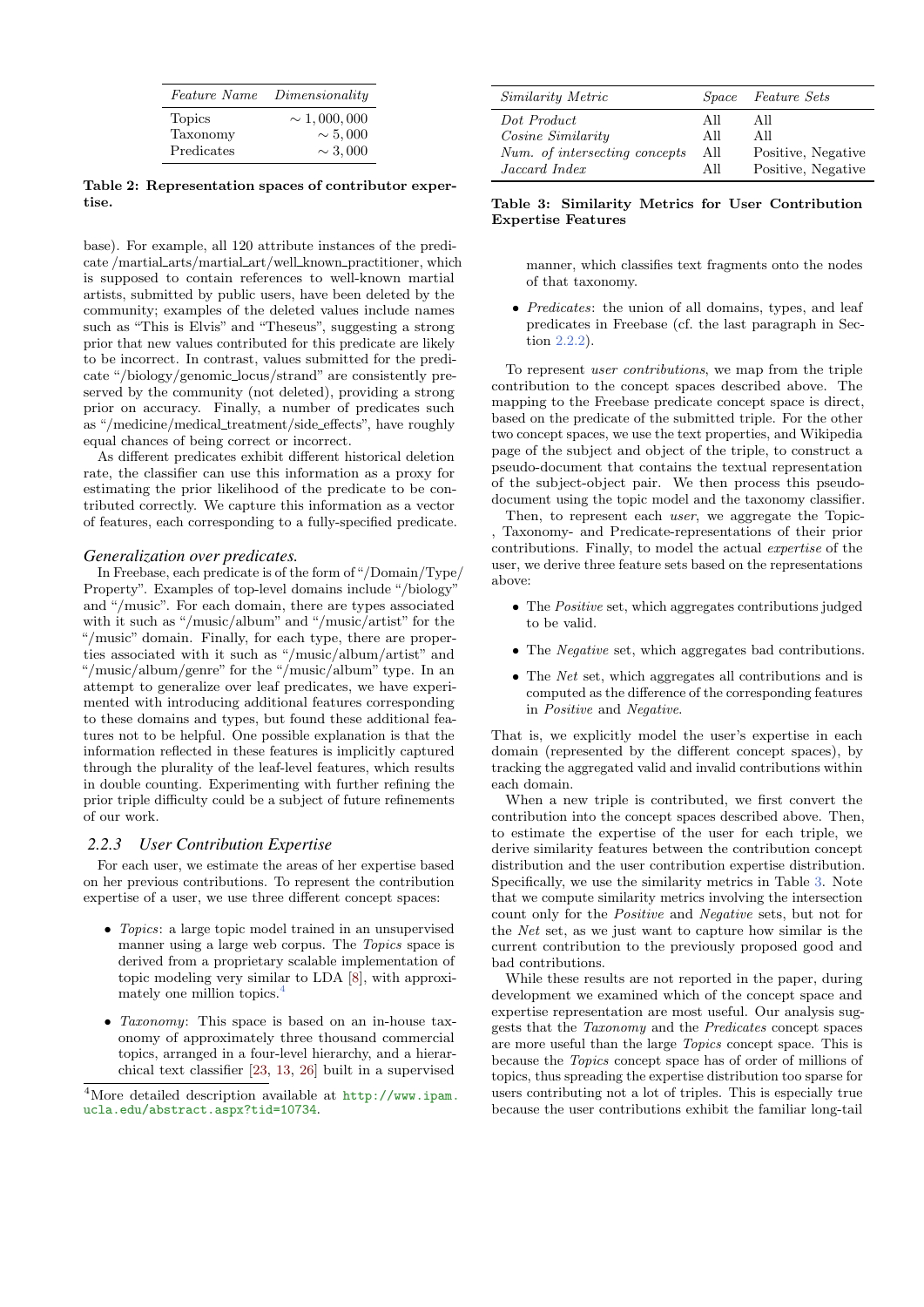distribution, where majority of the users contribute less than hundred contributions and a small number of power users contributing more than hundred of thousands of contributions. In future works, we plan to consider smoothing/smearing the Topics space to reduce the number of topics and use other concept spaces. As for the various expertise representation, we observe no significant benefit of using one or the other, but the combination of all of them provide the best performance. This agrees with our intuition since each of the expertise representation intends to cover different facets of the user, i.e., the good, the bad, and the whole.

## <span id="page-4-3"></span>3. EXPERIMENTAL SETUP

We now describe our methodology for comparing the different methods for predicting the quality of the user contributions on Freebase.

## 3.1 Datasets

All experiments were performed on Freebase data, a publicly available resource. Each Freebase triple is associated with a timestamp, making it natural to split the data by time. This also allows for easy simulation of an operational environment, where we predict quality of new contributions using only historical data. We focus on contributions from non-whitelisted users, i.e., the majority of "regular" users in Freebase, as opposed to white-listed users who are Freebaseapproved experts that "own" a particular topic and have the final say on the data therein. The non-whitelisted users have contributed almost 8 million triples to Freebase, so far. We split the data by time, into disjoint training and test sets, as described below.

Test set, using human expert labels: The test set is randomly sampled from the triples contributed by nonwhitelisted users between June 1st, 2013 and August 15th, 2013. In total, we obtained judgments from professionally trained human experts for  $3,975$  $3,975$  triples  $5$ .

Our human expert consists of paid contributors who are trained to do judgment on Freebase and have a deep understanding of Freebase schema. For example, our contributor can deal with intricacies of Freebase schema such as the difference between /people/person and /fictional\_universe /fictional character. All triples were judged by two experts. In case of a disagreement, a third expert adjudicated after a discussion with the original judges. As a result of this procedure, 3,414 contributions were judged as "good," and 561 as "bad."

Training set, using heuristic, test-of-time labels: In order to make use of the millions of historical contributions for training, we had to resort to automatic, test-of-time heuristic labeling (it would simply not be practical to manually label a dataset of this size). Using this approach, we assumed that all contributions that survived the "test of time" (i.e., were not deleted) for over  $K$  weeks were correct. This heuristic borrows ideas from research on Wikipedia's edit history [\[2\]](#page-9-1). Specifically, for heuristic labeling we used the following criteria:

• All triples contributed and survive for older than  $K$ weeks that are not deleted are considered good.

| Contribution age in weeks Labeling accuracy |       |
|---------------------------------------------|-------|
| $2 \ldots 3$                                | 86.5% |
| $3 \ldots 4$                                | 87.5% |
| $4 \ldots 5$                                | 89.3% |
| $5 \ldots 6$                                | 88.8% |
| $6 \ldots 7$                                | 88.4% |

<span id="page-4-1"></span>Table 4: Testing different cutoff values for the heuristic labeling of training examples.

- All triples that have been deleted are considered bad unless the triple is reasserted and stays for more than K weeks.
- The act of deleting an contribution is considered good if and only if nobody reassert the same triple that survives for more than K weeks.
- Everything else is labeled as unknown and dropped from training set.

In order to choose a reasonable value of  $K$ , we experimented with different cutoff levels for how long a triple needs to "survive" in order to be considered correct. We sampled about 200 triples submitted in each one week intervals, for different K, (e.g., submitted less than  $k+1$  but more than k weeks prior) and obtained manual judgments for them using human experts similar to how we derive our test set. Note that this human-judged data set is disjoint from the test set, and was solely used for development experiments. Table [4](#page-4-1) reports the resulting accuracy for different values of K. As we can see, the accuracy increases initially, as we increase K, and then flattens. Consequently, we chose  $K = 4$  as a default value for the rest of the experiments in this paper.<sup>[6](#page-4-2)</sup>

The generated training set consists of all triples in Freebase, contributed before June 1st, 2013. We assign labels following the the heuristic "test-of-time" criteria listed above. In total, we have 7,626,924 triples contributed by non-whitelisted Freebase users. We labeled 7,280,900 triples as "good" and 346,024 triples as "bad". The resulting training and test datasets are highly skewed towards "good" contributions (95.46% for training set and 85.9% for test set). The training set is more skewed towards "good" contributions because there might be contributions existing since the beginning of Freebase that are never corrected or that are much higher quality. This is consistent with the reputation of Freebase for being a generally high-quality source of data. Nevertheless, for many applications that rely on this data, accuracy of 86% may not be sufficient, indicating the need for validation or moderation for new contributions.

## 3.2 Methods Compared

We now summarize the different methods that we compare empirically in Section [4:](#page-5-0)

<span id="page-4-0"></span><sup>5</sup> Judgments can be found at http://goo.gl/0CXLYs

<span id="page-4-2"></span> $^6\mathrm{We}$  note that the heuristic labels were only used for creating the training set (in other words, we trained on data that could be noisy, due to the heuristic nature of the labeling). The experimental performance results are all reported on the test set, which contains only triples that have been judged for correctness by human experts.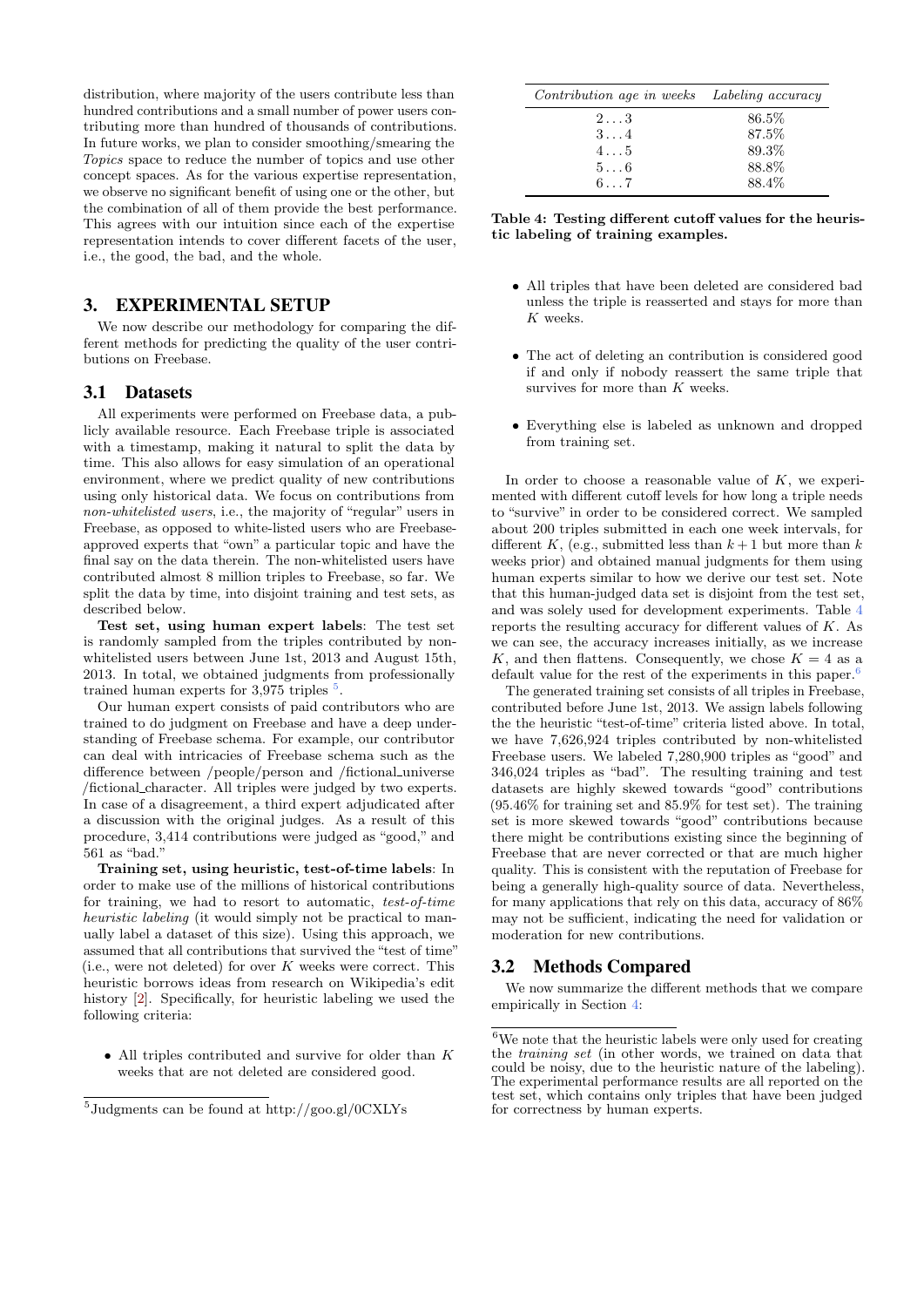- **CQUAL**:<sup>[7](#page-5-1)</sup> Our method, which uses all three feature groups to estimate contribution quality, as described in Section [2.](#page-1-3)
- Majority Class, Baseline: Almost 86% of Freebase contributions are "good" (Section [3\)](#page-4-3). Hence, we have a strong class imbalance between positive and negative examples. In this situation, it is a common practice to use a majority class predictor as a baseline, which predicts every contribution to be correct.
- Contrib History, current state-of-the-art: Adaptation of state-of-the-art approaches that predict quality of user contributions are using the prior contribution of the user [\[2,](#page-9-1) [27\]](#page-9-3). We build a supervised classifier that uses only the user contribution history features (Section [2.2.1\)](#page-2-6) and we use it as a more advanced baseline to compare against.
- Test of Time (Four Weeks): Unlike the first two methods, which can be used in real-time, to predict contribution quality as soon as they appear, the "test of time" method can only be used retroactively. This method considers the triples that survived four weeks of Freebase users' scrutiny, to be correct. This could be the moderation approach used in practice, say, by an application that uses data from Freebase: anything contribution submitted less than four weeks ago is not considered part of Freebase. While not truly comparable to the other methods, comparing the accuracy of our predictions to this approach provides a valuable reference point.

#### 3.3 Classification Algorithms

We experimented with commonly used classifiers that could scale to the large number of examples and features.

- Logistic Regression
- Gradboost: The GradBoost algorithm by Duchi et al., [\[12\]](#page-9-11), is a generalization of gradient-based coordinate descent methods, shown to be effective for multiclass prediction.
- *Perceptron*: Freund et al. [\[15\]](#page-9-12).

#### 3.4 Evaluation metrics

We use standard information retrieval metrics of Precision and Recall, defined respectively as fraction of predicted "good" triples that are truly correct, and the fraction of all true "good" triples identified. Precision is useful to report the rate of true positives, whereas recall measures the coverage of the "good" contributions identified by our method. We also compute the standard classification metrics, namely the ROC curves and the area under the curve (AUC), appropriate for evaluation of classification methods when the class distribution is skewed, as in our setting. We also measure Relative Error Reduction (RER), defined as:

$$
RER = \frac{error_{baseline} - error_{\text{CQUAL}}}{error_{baseline}} \cdot 100\%.
$$

The RER metric is useful to put the differences between system performance levels in perspective, by understanding how much errors we can reduce in our knowledge base using different method given the same recall level.

| Method         | RER@25% | $RER@50\%$ | $RER@75\%$ |
|----------------|---------|------------|------------|
| Majority       | $0\%$   | $0\%$      | $0\%$      |
| Contr. History | 44\%    | 10%        | $0\%$      |
| Test of Time   | 22%     | 22%        | 22%        |
| <b>CQUAL</b>   | $65\%$  | 44\%       | 39%        |

Table 5: Relative Error Reduction (RER) at 25%, 50%, and 75% Recall levels.

<span id="page-5-5"></span>

| <i>Method</i>        | AUC   |
|----------------------|-------|
| Majority             | 0.5   |
| Contribution History | 0.543 |
| Test of Time         | 0.5   |
| <b>CQUAL</b>         | 0.707 |

<span id="page-5-6"></span>Table 6: The AUC values for the methods compared.

# <span id="page-5-0"></span>4. EXPERIMENTAL RESULTS

In this section we empirically evaluate our methods for predicting the quality of the user contributions on Freebase. First, we present the main results, comparing our approach to various baselines (Section [4.1\)](#page-5-2). We then analyze the results in more depth, to compare the performance of varying the underlying classification algorithms (Section [4.2\)](#page-5-3) and feature sets (Section [4.3\)](#page-6-0). Finally, we conduct an error analysis to provide insights into performance of our approach and possible future improvements (Section [4.4\)](#page-6-1).

# <span id="page-5-2"></span>4.1 Predicting Contribution Quality

Figure [4](#page-6-2) compares the performance of CQUAL to that of several baselines.[8](#page-5-4) For each method, we report the interpolated precision values [\[34\]](#page-9-13) (Y-axis) at each recall level (X-axis). We also computed, at each recall level, a paired t-test, to examine the statistical significance of the differences in performance between the different algorithms. We found that CQUAL outperforms all the baselines, including the retroactive "test of time" method, by a large margin. Specifically, we found CQUAL performance to be significantly superior to all other algorithms at recall levels ranging from 0.25 to 0.85, with the differences being significant at  $p < 0.001$ .

Table [5](#page-5-5) reports the relative error reduction (RER) metric at key recall cut-offs, namely 25%, 50% and 75%. Table [6](#page-5-6) lists the AUC values for the different algorithms. CQUAL provides consistent and substantial error reduction at all Recall levels considered, from 65% to 39% relative to the majority baseline, and a significantly higher AUC of 0.707 than competing methods.

# <span id="page-5-3"></span>4.2 Using different learning algorithms

We also experimented with three different learning algorithms (using all features), namely, logistic regression, gradient boosted log-linear model, and perceptron. Figures  $5(a)$ and  $5(b)$  show the results. Again, all three classifiers yield a substantial improvement over the existing baselines, con-

<span id="page-5-1"></span><sup>7</sup>CQUAL stands for Contribution QUALity predictor.

<span id="page-5-4"></span><sup>8</sup> In this section, we report the performance of the classifier trained using a logistic regression and using all the features described in Section [2.2.](#page-2-0) We compare performance of different classification algorithms in Section [4.2,](#page-5-3) and explore the utility of different feature classes in Section [4.3.](#page-6-0)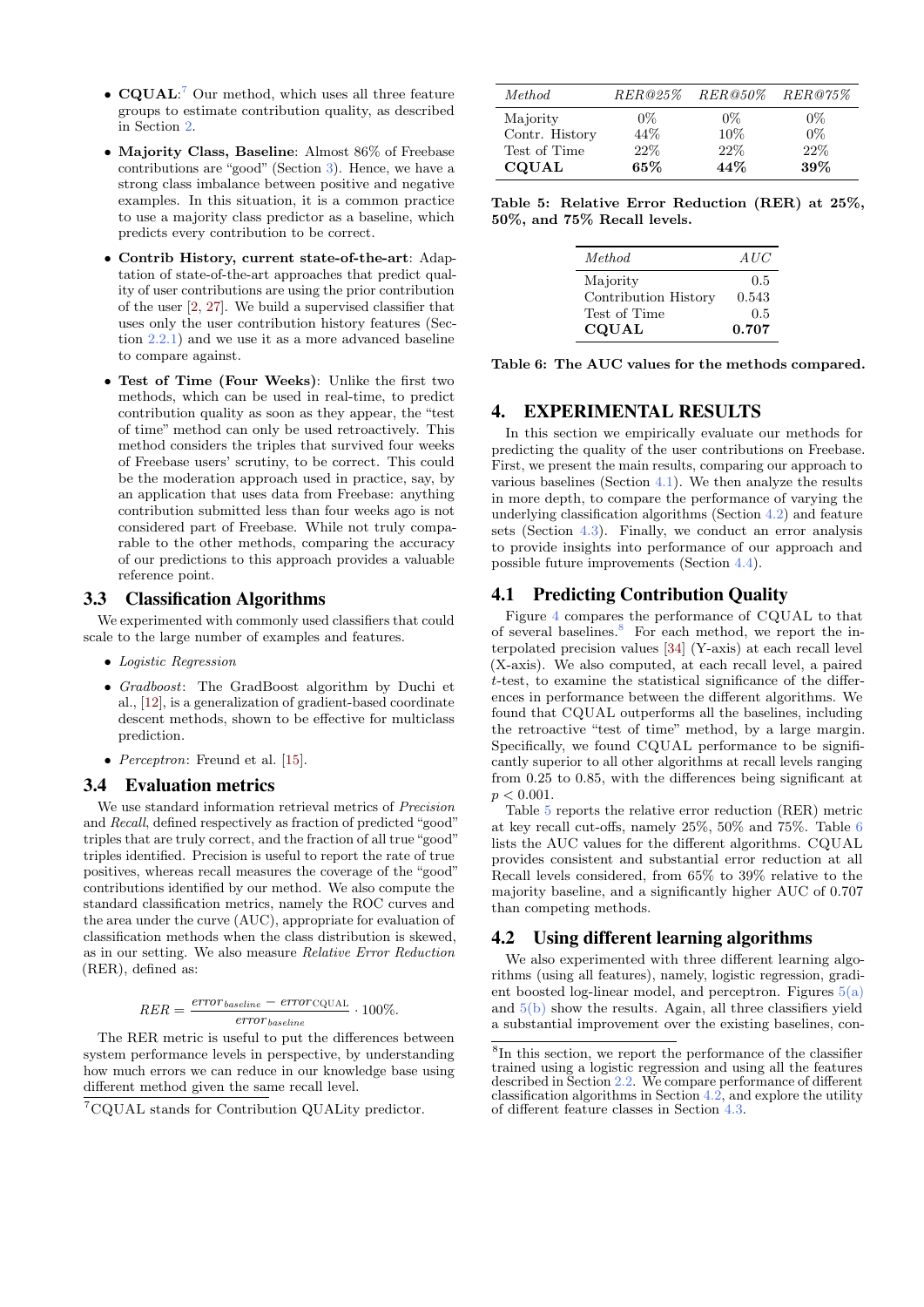

<span id="page-6-2"></span>Figure 4: Precision vs. Recall for CQUAL, User Contribution History (Contrib History), the Majority Class baseline, and the "Test of Time" approach.

firming the informativeness of our feature sets. Logistic Regression consistently performs best, or nearly best, for all levels of recall; the performance is confirmed when considering the ROC curves. Therefore, we chose logistic regression for all our experiments and analyses.

#### <span id="page-6-0"></span>4.3 Feature contribution analysis

Figure  $6(a)$  reports the performance of classifiers using different feature groups individually. A classifier using user expertise features (Section [2.2.3\)](#page-3-0) beats the baselines by a large margin. Features based on the contribution history of a user (Section [2.2.1\)](#page-2-6) and those based on the prior difficulty of the different contribution types (Section [2.2.2\)](#page-2-5) seem somewhat complementary, as the performance peaks and drops in different regions of the recall spectrum. Notably, the performance of the classifier that uses all three classes of features is significantly better, reaching 92.5% precision at 50% recall. Thus, for as many as half of the contributions we can make a highly accurate real-time decision whether the contribution is correct. The Precision-Recall results are complemented with analyzing the individual feature group performance through ROC curves (Figure  $6(b)$ ). Interestingly, Contribution History features only provide a lift over the majority baseline performance for low recall values (i.e., false positive ratio below 0.2), whereas Triple features (i.e., prior difficulty) accounts for a large lift for high recall levels (i.e., false positive ratio over 0.2). The ROC analysis demonstrates that these feature groups are somewhat complementary, and can be combined effectively into a single classifier (All Features). Interestingly, contribution history alone does not generate a significant improvement in performance compared to the naive "majority" baseline: The AUC value for the classifier that uses only contribution history features is at 0.543, barely above the random baseline of 0.5.

It is reasonable to anticipate that some of the feature groups are correlated, and individual feature group performance above may not contribute much to the final combined classifier. Therefore, we performed feature ablation analysis, by removing from the classifier one feature group at a time. Figure  $7(a)$  contains the results. Interestingly, removing Triple Features (All-Triple Features in the graph) hurts performance the most, verifying that these features provide a unique signal not captured by contributor history or expertise. Somewhat puzzling is that removing Contributor History features actually improves performance slightly for some of the Recall levels. We conjecture that this is due to indiscriminately trusting a user who made correct contributions previously on one topic/domain to continue to make correct contributions in other domains, whereas modeling contributor expertise directly, as we do, does not suffer from this problem. The ROC curve results in Figure  $7(b)$  reinforce this observation, indicating that occasionally ignoring contributor history (All-Contrib History in the graph) could improve performance. As expected, removing Triple and Contributor Expertise features consistently degrades performance. While some of the feature sets have very similar curves, based on our analysis of AUC, having all feature groups perform the best.

#### <span id="page-6-1"></span>4.4 Analysis of Prediction Results

We now examine prediction results of each feature group to understand their performance in different scenarios, in order to provide more intuition about the contributions of different feature groups.

For example, the incorrect SPO triple<sup>[9](#page-6-3)</sup> of  $\lt$ /m/0kmyxvt, /film/film/initial\_release\_date, "2013-11-15">, was contributed by a user who exhibited historical accuracy of 0.88 prior to this contribution. If we had used merely the contribution history as our feature, our classifier would assign the confidence value of 0.8909 for this triple being correct, corresponding to the 55th percentile (i.e., 55% of the triples have lower classifier confidence), and would be predicted as "good". However, the other two feature groups perform better in this case, as they take into account of other signals orthogonal to the user's contribution history alone. For example, a classifier trained on triple features produced a low classifier confidence corresponding to 12th percentile (and thus would be labeled correctly as "bad"). This is likely because historically this predicate was observed to be generally challenging for "casual" Freebase users not intimately familiar with the domain. Similarly, a classifier trained using contribution expertise performs well, producing a relatively low classifier confidence of this triple, corresponding to 14th percentile (and thus would also be predicted as "bad"). This example illustrates a frequent scenario where topic- or predicate-specific features allow our classifier to outperform the contribution history-only baseline, by considering the domains and topics in which the user has previously demonstrated expertise.

Interestingly, contribution history does perform better than the other two feature groups in come cases. For example, for a correct SPO triple representing one of the Sea Otters in the Monterey Bay Acquarium, </m/0m55h, /zoos/zoo/

<span id="page-6-3"></span> $\overline{^{9}$ The triple is incorrect because the predicate /film/film/initial release date corresponds to the earliest release date of the film in any country. While the release date is 2013-11-15 in USA, this film will be released earlier in Russia on 2013-11-14.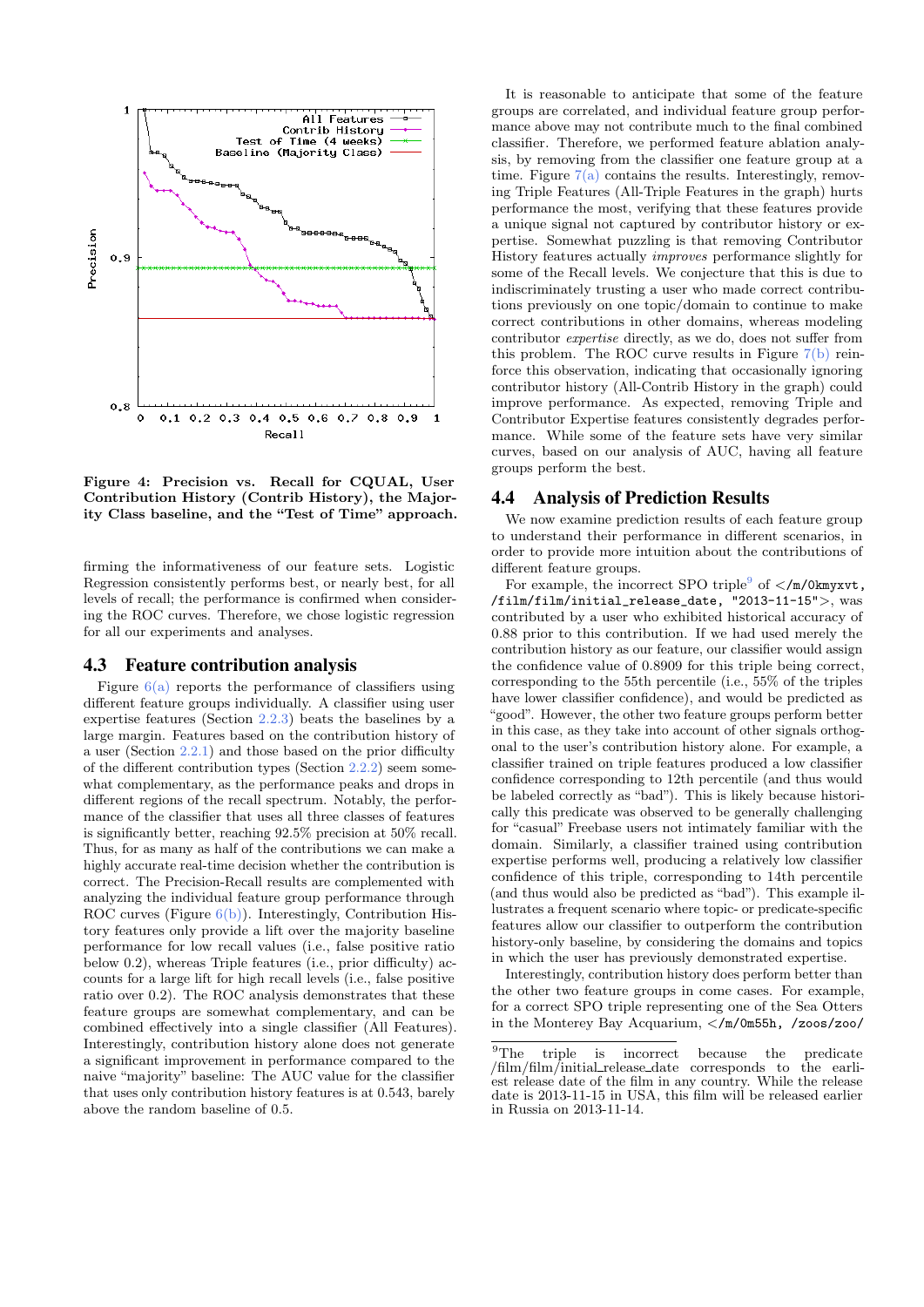<span id="page-7-0"></span>

<span id="page-7-1"></span>Figure 5: Precision-recall and ROC curves for different learning algorithms.

<span id="page-7-2"></span>

<span id="page-7-3"></span>Figure 6: Precision-recall and ROC curves for individual feature sets.

<span id="page-7-4"></span>

<span id="page-7-5"></span>Figure 7: Precision-recall and ROC curves, removing one feature set at a time.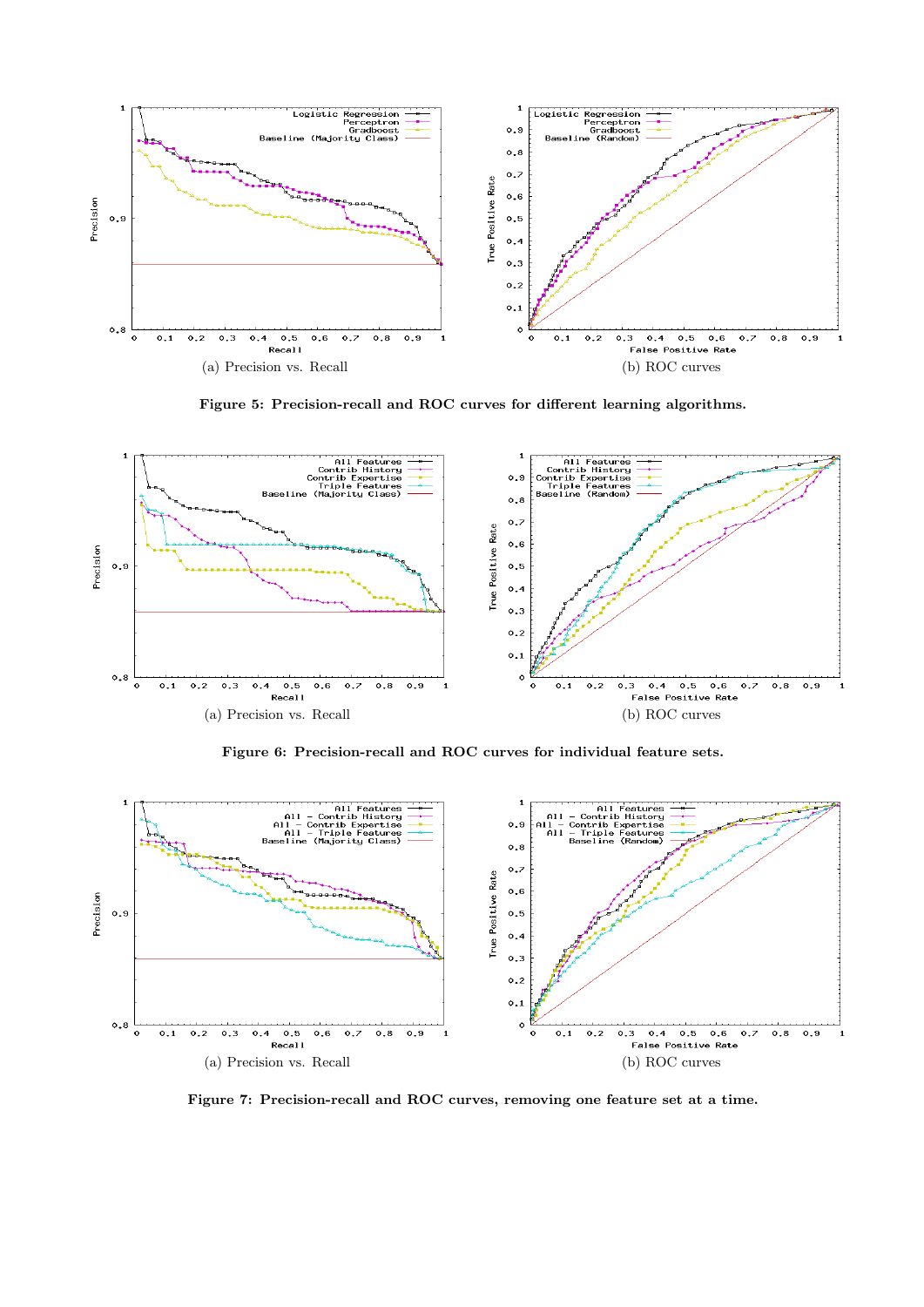notable\_animals, /m/0w4pq71>, the classifier trained using contribution history predicted a much higher confidence score compared to the classifier trained using triple features or contribution expertise alone – presumably as expertise in Sea Otters is not common among Freebase contributors. As different feature groups perform well in different scenarios, it is not surprising that our classifier, trained holistically by combining the signals from all three feature groups, consistently exhibits superior performance.

# 5. RELATED WORK

Quality Control in Crowdsourcing: In crowdsourcing settings, the typical way of inferring the quality of the contributors is either by using questions for which we already know the answer ("gold" data) or through redundancy, or by combining the two (see, for example, [\[31,](#page-9-14) [30,](#page-9-15) [35,](#page-9-16) [25,](#page-9-17) [19,](#page-9-18) [5,](#page-9-19) [16\]](#page-9-20)). The main disadvantage of gold data is that it requires the user to go through a phase of contributing answers for topics that we already know, effectively wasting resources and preventing contributors from making original contributions. With redundancy, this problem is avoided, but it is still not possible to infer quickly the quality of the contributions, without waiting for multiple workers to make a contribution for the same topic. Our work sidesteps these problems by using certain features derived based on prior belief on the difficulties of the fact being contributed.

An orthogonal direction that also attempts to predict the quality of the work in real-time is the work by Rzeszotarski and Kittur [\[28\]](#page-9-21) that use micro-behavioral signals, such as mouse movements, to predict the quality of the user submission. Although we do not record such level of user behavior, it is conceivable that such approaches could be seamlessly combined with our approach to further enhance the predictive power of our system.

Reputation systems: Reputation mechanisms [\[9,](#page-9-22) [10\]](#page-9-23) are also commonly used as predictors of contribution quality. The most common form of reputation is to examine the behavior of the user in similar tasks in the past and try to predict future performance (e.g., [\[2,](#page-9-1) [27,](#page-9-3) [22\]](#page-9-6)). In our work, we use such an approach as a baseline, and show that the incorporation of a wider set of features about the user can improve significantly the predictive accuracy of our approach.

Community question answering: A lot of research has been conducted in the past that aims to predict the quality of online answers in "Community Question Answering" (CQA) platforms [\[20,](#page-9-24) [24,](#page-9-25) [3,](#page-9-26) [1,](#page-9-27) [6,](#page-9-28) [32,](#page-9-29) [29\]](#page-9-30). The general setting there is to predict the quality of a submitted answer. Our work has three major conceptual and methodological differences: First, we use as predictors a set of signals that captures domain expertise of the user based on its prior contributions; this allows us to have a much better understanding of the knowledge that a user has about a topic, and indeed the addition of these signals improve significantly the predictive performance of our system. Second, we exploit the fact that Freebase contributions happen within a schema, and we generate estimates of difficulty of filling correctly a particular triple; we are not aware of any wok that tries to estimate the inherent difficulty of providing an answer to a question in a CQA site. Third, we are predicting the quality of short, factual, and structured contributions: Getting quality signals from such contributions is inherently different and more difficult than extracting quality signals from longer, textual pieces of text, where a variety of other features (e.g.,

readability, spelling, grammar) are providing useful signals for predicting the quality of the contribution.

Knowledge base construction: There is also work that describes the challenges incorporating and evaluating the human contributions in a knowledge base [\[2,](#page-9-1) [17,](#page-9-2) [36,](#page-9-31) [11,](#page-9-32) [27,](#page-9-3) [21\]](#page-9-33). For sites like Wikipedia, a challenge is to even measure the quality of contributions; longevity of the contributions is typically a good proxy for a high-quality contribution. Freebase allows a similar model to judge correctness, (contributions that survive for longer than a certain time threshold are considered correct). However, in our case we actually procured third-party editors to verify the accuracy of the contributions and did not assume that contributions that survived for long are also de-facto correct; we are not aware of similar thirdparty verification of KB facts in other work. In [\[36\]](#page-9-31), Wick et al. describe how they use human contributions as just a piece of evidence, as opposed to considering the human edit to be correct by default; our work dovetails nicely with such efforts, as we are actively providing estimates of the trust that we should place in any user contributions, therefore facilitating the adoption of such KB construction schemes.

# 6. DISCUSSION

We presented a technique for *real-time*, *automatic* evaluation of submissions in a structured knowledge repository. Past techniques either operated on a time-delay basis (facts are considered correct only after a certain time period has passed and the fact has not been changed), or auto-approved changes based on the prior history of the contributor. Our technique operates in real-time, and examines contribution history in a holistic fashion: we model both the inherent difficulty of making contributions for specific types of facts and we also model the expertise of the user in various topical parts of the space. This leads to a significant reduction in error rates, while at the same time improving the timeliness of the information that is represented in the knowledge base.

In the future, we plan on leveraging more sources of information for modeling the probability that a fact contribution is correct or not. One possible future works is to use hard constraints based on schema rules, for example, we can use the fact that a person should have a date of death after a date of birth, and that two persons born on different eras could not possibly be spouse and etc. We can also use signals from other information extraction systems to infer the likelihood that a particular contribution is correct based on the evidences from the web. Similarly, we can use Item Response Theory (IRT) [\[14\]](#page-9-34) to jointly model in a more fine-grained mode the ability of users in different knowledge domains, potentially allowing for actively soliciting users to contribute facts to areas that they are contributing already and are experts on. Combining this with an appropriate design of badges [\[4\]](#page-9-35), or other rewards, could potentially allow for a more focused and faster generation of high-quality knowledge repositories.

# Acknowledgments

We would like to thank John Giannandrea, Curt Janssen, Brian Karlak, and Kevin Murphy for helpful discussions and suggestions, and Jon Reitsma's team for providing the judgments.